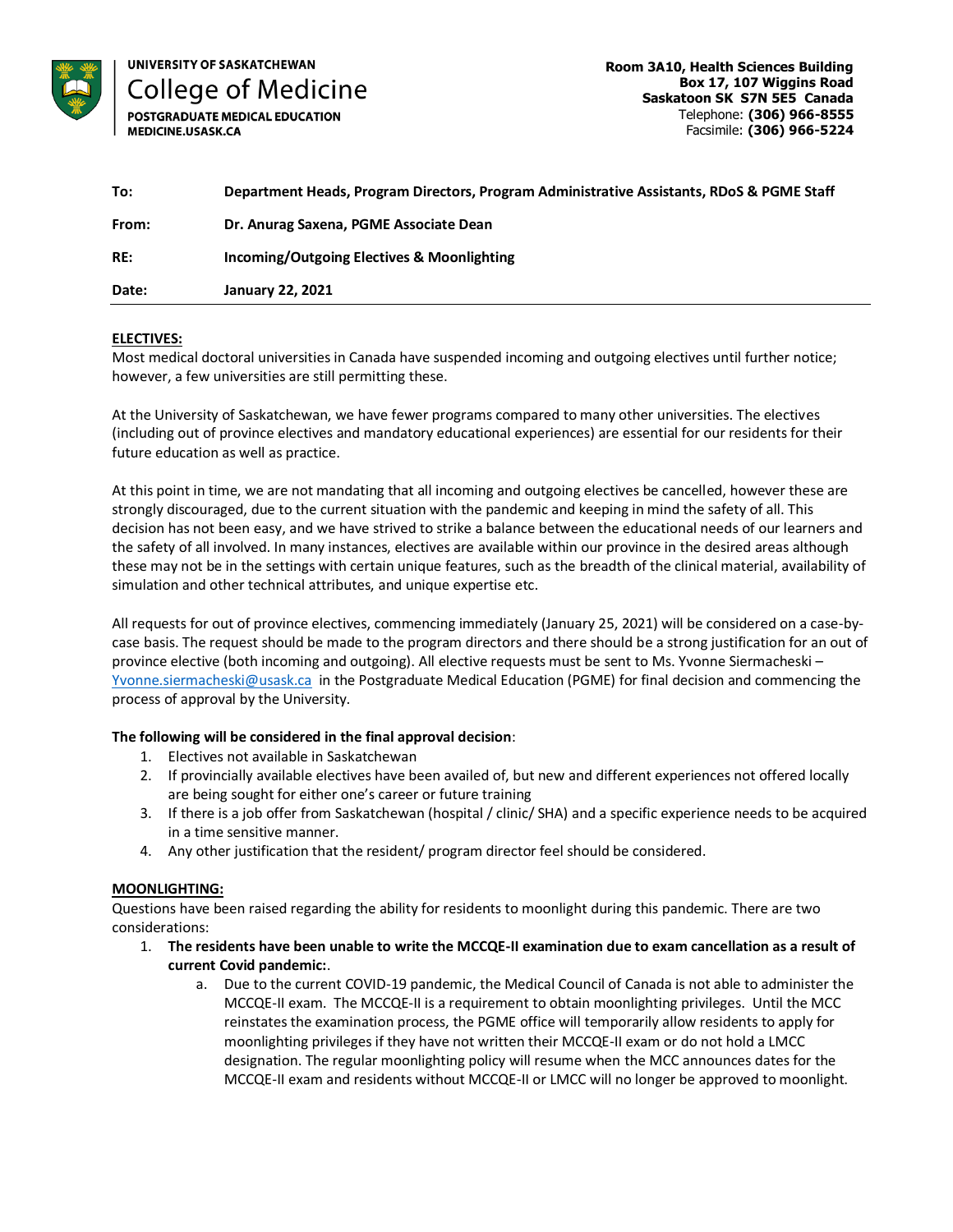# 2. **Supervised practice required as a result of assisting with the pandemic-related work**:

- a. If a resident is going to engage in a supervised practice beyond their program in an area because of a service need due to COVID-19, moonlighting policy/procedures will apply. The regular process for applying for moonlighting privileges will need to be followed as per the PGME Moonlighting/ICP [policy.](https://medicine.usask.ca/policies/moonlighting-and-independent-clinical-practice.php)
- 3. **Credit towards residency for moonlighting to assist with pandemic-related work**:
	- a. **No credit** will be given if the moonlighting activity is not due to pandemic needs.
	- b. A resident's time spent "moonlighting" may be considered by the parent program for credit towards residency training if this work has been performed to assist with pandemic work only. A generic evaluation form suited to the specific program's requirements would need to be developed by the program to be completed by the moonlighting supervisor(s). This form must follow CanMEDS format and include **patient safety and professionalism considerations.**
		- i. The completed evaluation form along with the program's final recommendation regarding credit towards residency must be sent to the PGME office (Jennifer Uhryn – [Jennifer.uhryn@usask.ca\)](mailto:Jennifer.uhryn@usask.ca) at the end of the moonlighting period for final decision.

## **VACATIONS:**

The guidelines for vacation carry over, sent out earlier on January 15, 2021 apply (the memo sent earlier is attached).

## **CALL SCHEDULES**:

This is a reminder to adhere to the timelines regarding the call schedules. Please refer to the earlier memo dated January 15, 2021 (it is attached).

#### **VACCINATIONS:**

There are ongoing inquiries and concerns regarding vaccination prioritization for our residents. A list of all residents and their rotations has been sent to the SHA. Revised lists have also been sent to the SHA. The collaborative effort between SHA, PGME and RDoS is continuing.

The focus of vaccine delivery, as defined by NACI, is to reduce morbidity and mortality caused by COVID-19. The process continues to be iteratively modified. The prioritization reflects clinical environment considerations, teams involved in the care and resources. The vaccine delivery is guided by the provincial framework, as posted by the Provincial Vaccine Oversight Committee.

[https://www.saskhealthauthority.ca/news/service-alerts-emergency-events/covid-19/vaccine-info-health-care](https://www.saskhealthauthority.ca/news/service-alerts-emergency-events/covid-19/vaccine-info-health-care-providers/Documents/Statement-Vaccine-Sequencing-for-HCW-and-Vulnerable-Populations-Jan14-FINAL.pdf)[providers/Documents/Statement-Vaccine-Sequencing-for-HCW-and-Vulnerable-Populations-Jan14-FINAL.pdf](https://www.saskhealthauthority.ca/news/service-alerts-emergency-events/covid-19/vaccine-info-health-care-providers/Documents/Statement-Vaccine-Sequencing-for-HCW-and-Vulnerable-Populations-Jan14-FINAL.pdf)

To further streamline this work, the program should send all requests to Ms. Audrey Kincaid [\(Audrey.kincaid@usask.ca\)](mailto:Audrey.kincaid@usask.ca) for sending these to SHA (Dr. Takaya and Mr. Chard and RDoS (Dr. Amit Persad).

#### **SUPPORT FOR IN-HOUSE CALL:**

The College of Medicine support for all residents on in-house call by providing \$20 per day for food **is being reinstated effective today Monday January 25 till May 31 2021.** For Residents in Regina, complimentary food is available in the cafeteria. For all residents (at any site, including Regina) who either do not have access to or have been unable to avail of complimentary food service in their health service location (if available), please utilize the following process for reimbursement.

- 1. Residents will be responsible for providing their receipts along with evidence of service (copy of call schedule) and submitting their expenses through Concur on a bi-weekly basis
- 2. If you need assistance in submitting your claims, please submit a "Request a Reimbursement" e-form to Connection Point along with your receipts and they complete the process on your behalf.